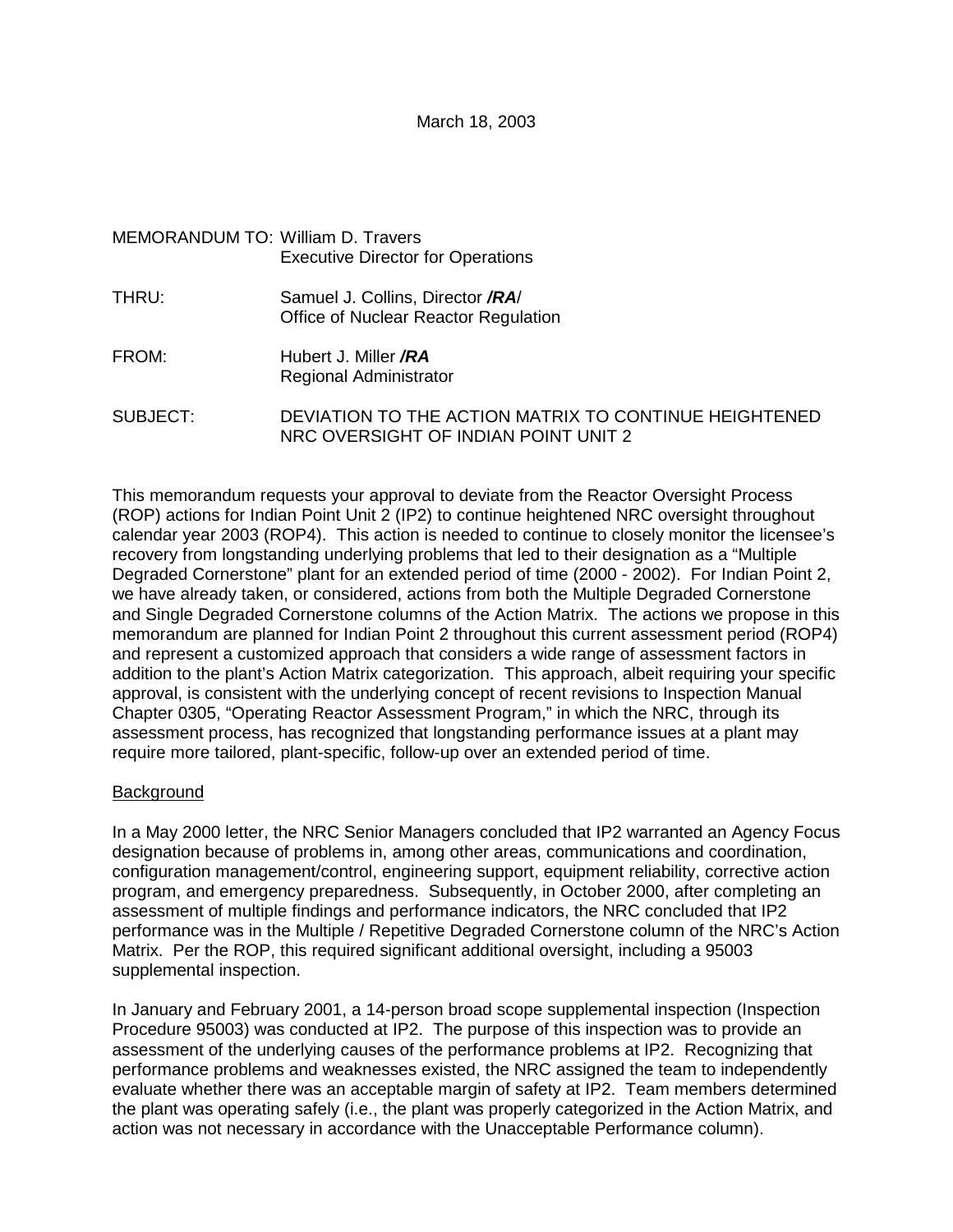However, they identified problems similar to those that had been previously identified, particularly in the areas of design control, human and equipment performance, problem identification and resolution, and emergency preparedness.

Following the 95003 inspection, Con Ed made limited progress as they focused on the pending plant sale. In September 2001, Entergy purchased IP2 from ConEd. Entergy performed an indepth self-assessment in the Fall of 2001, and submitted its Fundamentals Improvement Program (FIP) in early 2002.

IP2 remained in the Multiple Degraded Cornerstone column through calendar year 2001 (ROP2). Additionally, a Yellow finding was opened in the fourth quarter of 2001 due to operator requalification exam failures. In August 2002, the NRC determined that IP2 had made sufficient progress to justify closure of the Red finding associated with the February 2000 steam generator tube failure. This removed the facility from the Multiple/Repetitive Degraded Cornerstone Column of the Action Matrix after the end of the third quarter 2002.

The Yellow finding associated with the Fall 2001 licensed operator requalification examination failures was reviewed during the 2002 assessment period. The licensee reconstituted operating crews, and contracted for shift mentors in order to raise operating standards. Following a period of high intensity training for all operating crews, a supplemental (95002) inspection was conducted in April 2002 (reference IR No. 50-247/2002-009). Although the identified root causes for the failures and corrective actions were appropriate and licensed operator performance generally improved, the Yellow finding was held open to facilitate a longer period of time to observe and gain confidence in the adequacy of licensed operator performance through the completion of the requalification cycle, and to observe operator performance subsequent to the completion and restart from the Fall 2002 refuel outage. A follow-up inspection of the requalification program was completed in October 2002 (reference IR 50-247/2002-007), with good results.

#### Deviation Basis

Overall, performance continued to improve at Indian Point 2 and margins of safety have been strengthened. Region I believes that the situation at IP2 continues to warrant close NRC oversight. While substantial progress has been made, Entergy continues to face significant challenges in resolving the longstanding performance issues that led to "Multiple Degraded Cornerstone" designation. Management has continued to focus station efforts on priority work and, as a result, progress has been made in correcting important equipment problems, such as control room deficiencies. However, additional work is needed to reduce overall maintenance and corrective action backlogs which remain relatively high. Continued efforts are also needed to address human performance errors and plant design control legacy issues. The following considerations are the principle contributors to this assessment:

Human performance improvements were noted during this assessment period. For example, operator response to plant events and the handling of plant shutdown and restart from the Fall 2002 outage were generally good. However, we continued to observe instances of licensed and non-licensed operator knowledge deficiencies and performance errors. The problems were observed primarily in the areas of familiarity with Technical Specifications, configuration control, and assessing safety system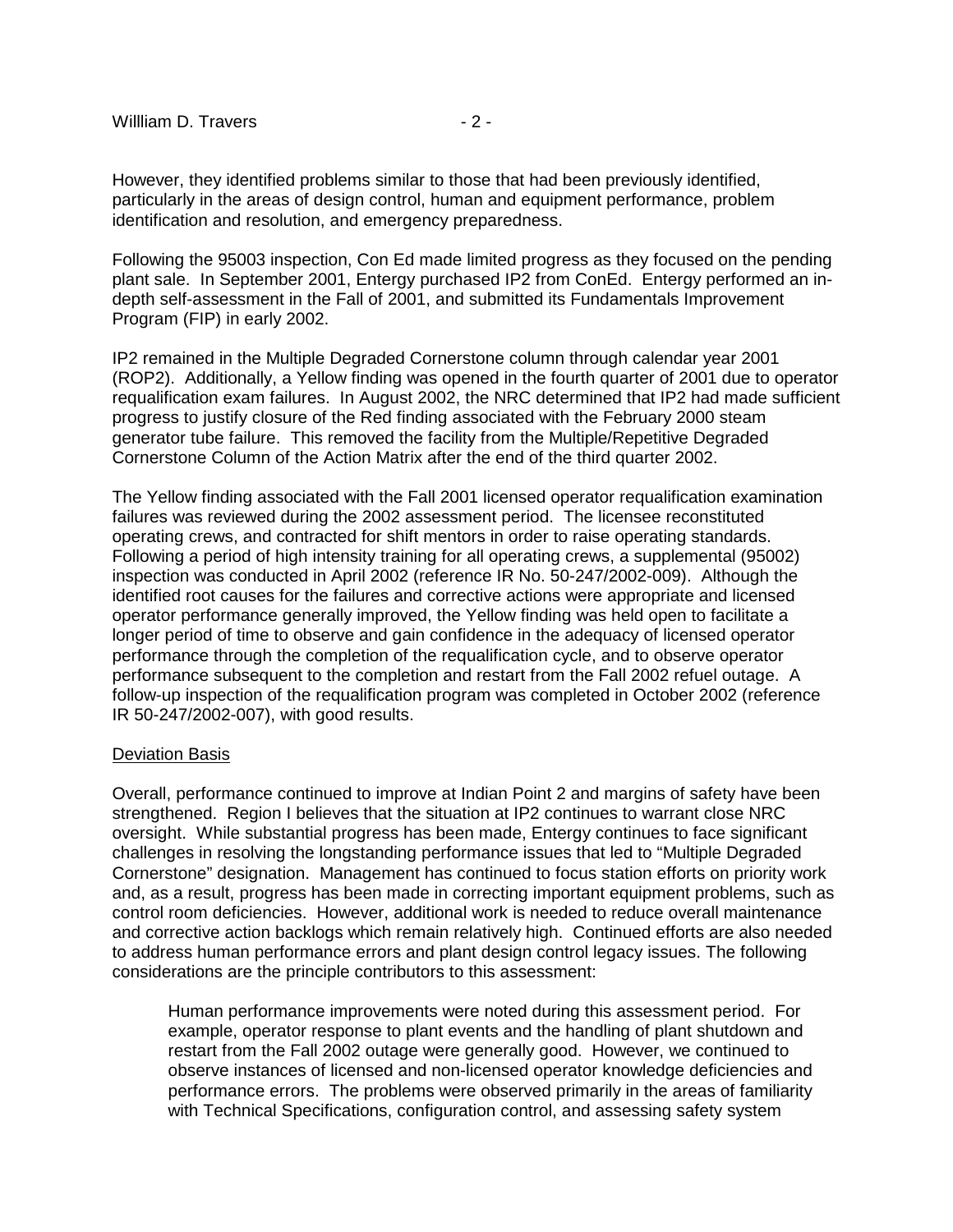operability. The substantive cross-cutting issue in the area of human performance will remain open. Also, in view of this recent performance and since the NRC is currently inspecting aspects of the initial licensed operator training program for potential similar training program weaknesses, we have decided to maintain the Yellow finding open. This will permit us to gain further confidence that corrective actions have been effective and are leading to sustained performance improvements.

Region I considers the comprehensive remedy of the training program weaknesses to be an important element in the continuation of Entergy's successful recovery from performance issues that had been evident over the past several years and had contributed to the Multiple/Repetitive Degraded Cornerstone designation. It is important to note that the operator requalification Yellow finding had an aspect of corrective action weakness tied to it, since there had been a high failure rate on written tests in 2000. Progress was reflected in the fact that all operating crews successfully completed the requalification training cycle in the Fall of 2002. However, observation of upcoming initial licensing examinations and completion of a training inspection scheduled for March is needed to confirm that corrective actions have addressed issues in the training area. Completing these activities with successful results, as well as continued improved operator performance, will permit closure of this finding within the next quarter.

Progress has also been made in problem identification and resolution. The corrective action program has a low threshold for problem identification and items are effectively prioritized. Substantial improvement has been made in the timeliness of evaluating problem reports. However, the total backlog of open problem reports remains relatively high and corrective actions have not been effective in some important instances. For example, weak corrective actions led to the White finding for a degraded control room firewall during this assessment cycle. Entergy has introduced some new process tools and increased management attention to work planning, but improved implementation of work management processes will be important to reducing work order backlogs. The cross-cutting issue in the area of corrective action will remain open.

Our inspections have confirmed that the Security Plan and interim compensatory measures (ICMs) required by the NRC's February 2002 Order are being implemented adequately. Physical barriers, security equipment and response strategies have been strengthened; defensive strategies are appropriate to the current design basis threats; and the total number of security responders at Indian Point is significantly higher than exists at a typical single or dual-unit plant. Although significant security enhancements have been made, a number of concerns have been raised by the security officers. Also instances have occurred involving inattentive security officers, inappropriate handling of weapons by officers, and assignment of inappropriate collateral tasks to security responders. The security officer concerns and performance issues warrant continued Entergy attention, particularly as Entergy works to integrate the Unit 2 and 3 security forces.

Entergy senior management has expedited the site integration efforts following the acquisition of IP2. For example, the engineering organization is undergoing a significant restructuring and consolidation effort. Significant management, and site-wide attention, has been focused on these restructurings and personnel moves. Some benefits have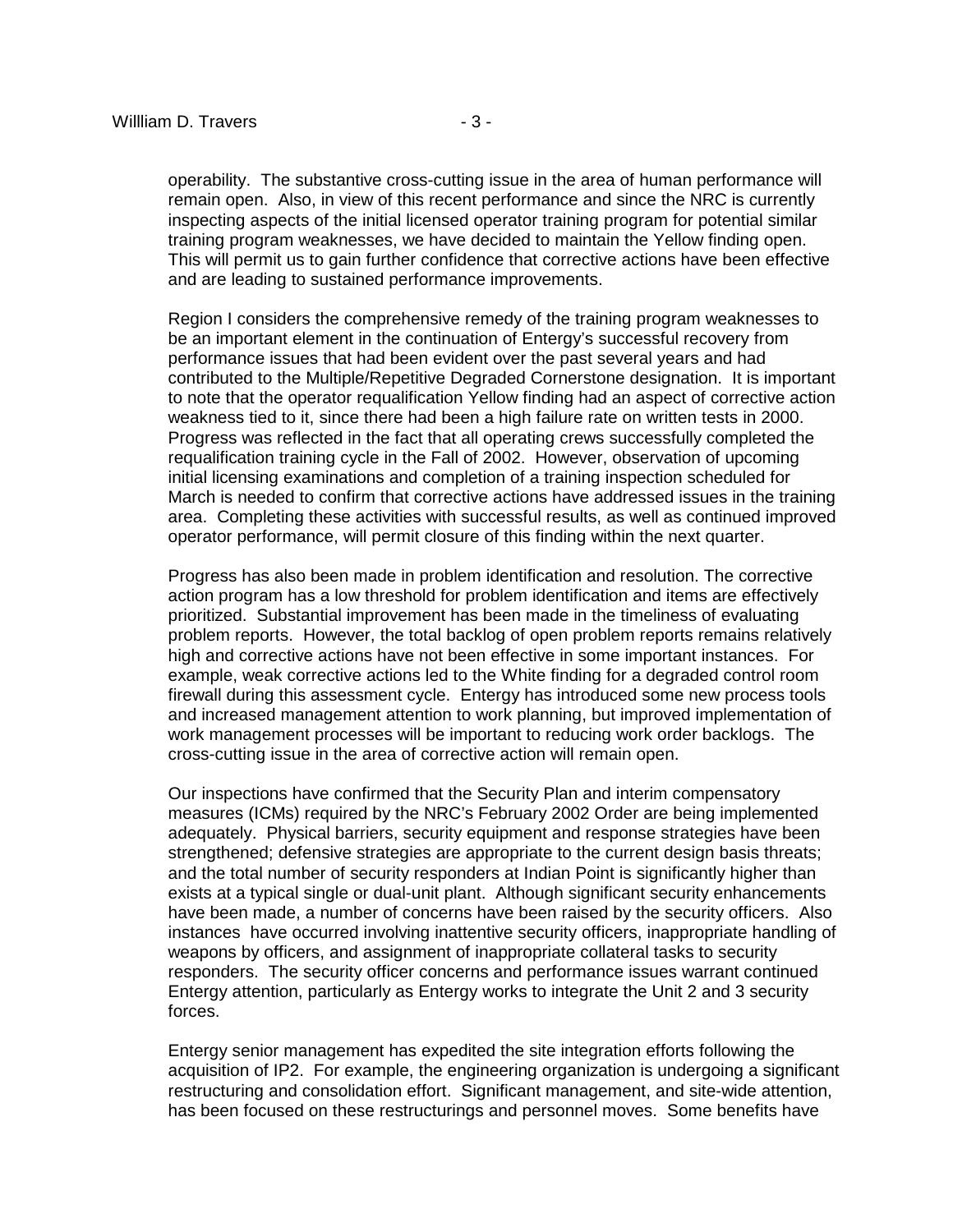been realized from the sharing of resources and expertise between units. Although the integration efforts are important to the licensee for long-term stability and efficiency, in the short-term they have served as an additional burden for the site. For example, at the current stage of integration, the use of resources from one unit to support an outage at the other unit has impacted the ability to accomplish non-outage work at the supporting unit. The region plans to closely follow these efforts, focusing on early identification of any significant negative impacts on site improvement progress, should they occur.

The ROP Action Matrix includes a range of licensee and NRC actions for each column of the Matrix. However, as discussed in Manual Chapter 0305, there may be instances in which the actions prescribed by the Action Matrix may not be appropriate. In the case of Indian Point 2, because they were in the Multiple Degraded Cornerstone Column for an extended period of time before moving to the Degraded Cornerstone Column in the latter part of this past assessment cycle, the actions associated with the Degraded Cornerstone Column (or the Regulatory Response Column should IP2 move to this column in ROP4) would not provide the level of oversight needed to appropriately monitor licensee performance. The actions associated with the Regulatory Response Column of the Action Matrix correspond more closely to a plant with an isolated finding, or single area of weakness. Even under the current Degraded Cornerstone Column of the Action Matrix, the NRC has found it necessary to closely follow aspects of the licensee's implementation and effectiveness reviews from their Fundamentals Improvement Program (which was initiated during their time as a plant with Multiple Degraded Cornerstones). Therefore, the region believes that continued heightened oversight, at a level above that of the Regulatory Response Column is appropriate for IP2 throughout calendar year 2003 (ROP4).

#### Planned Actions

As discussed above, the NRC is considering the closure of the yellow finding at the end of the first quarter 2003. This determination, along with improved performance in the cross-cutting areas, would allow Indian Point 2 to move to the regulatory response column of the Action Matrix. The region requests your approval to deviate from the ROP Action Matrix to provide the following oversight of Indian Point 2 throughout calendar year 2003:

- Periodic management meetings/site visits focused on reviewing results of improvement initiatives (such as efforts to reduce corrective action backlogs); these are actions normally associated with the Multiple Degraded Cornerstone Column of the Action Matrix.
- Senior management involvement in meetings, site visits and correspondence. This would include RA involvement in End-of-Cycle meetings and, potentially, other periodic meetings and site visits, consistent with the Degraded Cornerstone Column of the Action Matrix.

The Region also requests your approval to deviate from the ROP baseline inspection program to perform inspection procedure 41500 the week of March 24, 2003, to more closely evaluate the implementation and effectiveness of the initial license operator training program and to follow-up on a number of related training issues.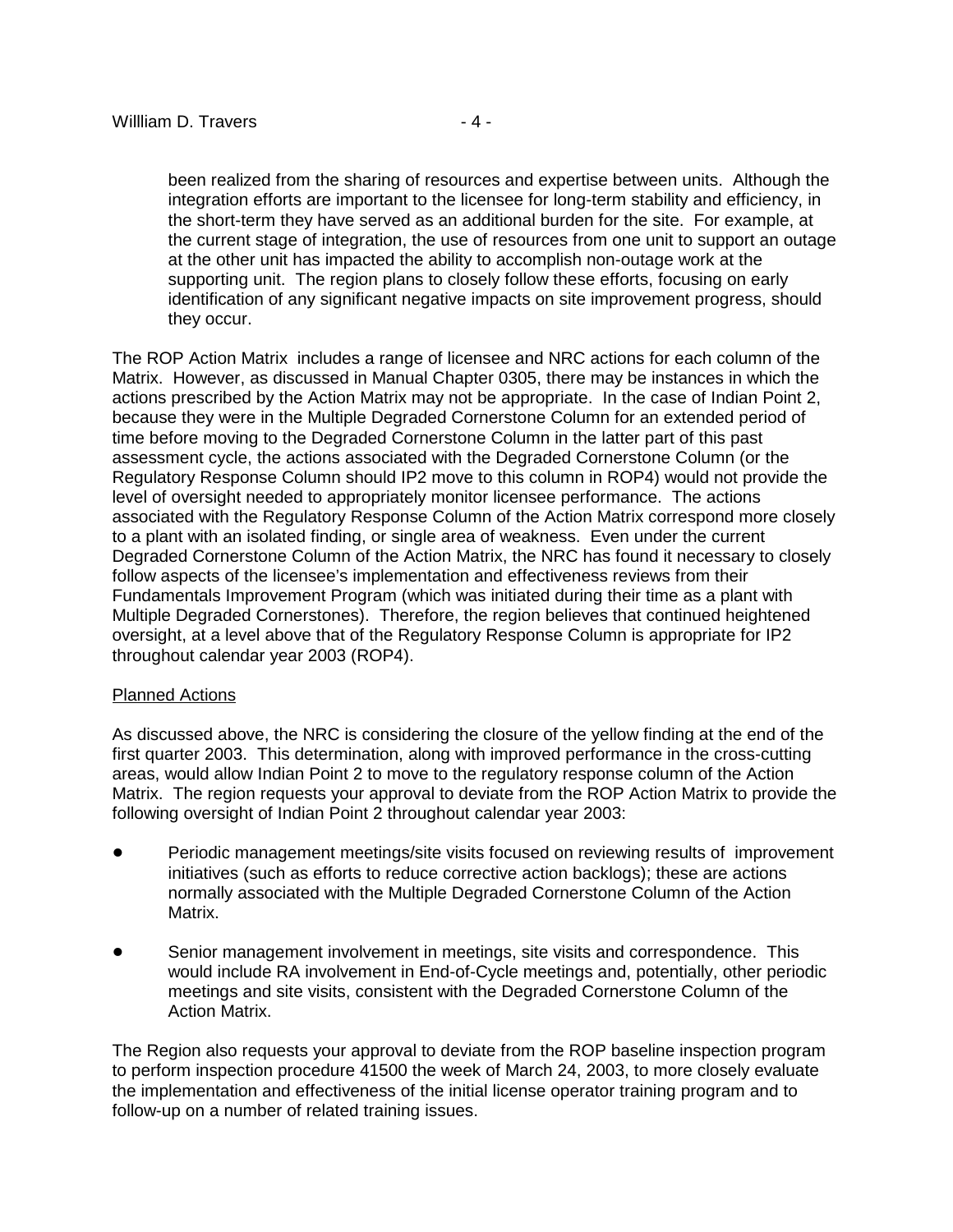We also plan to utilize the following actions, in accordance with the ROP and other agency guidance, to continue our heightened oversight of Indian Point 2 through calendar year 2003. These actions, although not requiring approval as a deviation, are included for your information:

- Problem identification and resolution (PI&R) inspection effort above baseline, including: periodic regional assists to resident inspectors on selected emergent issues (e.g., recent repeat problems with EDG load swings and inoperability); baseline inspection performed yearly rather than biennially; and periodic examination of improvement program indicators (e.g., nature and significance of corrective action backlog) through support to RI staff, Tech Oversight Team and management meetings.
- Assessment of the initial licensed operator training program through an evaluation of the collective performance of candidates during the NRC administered initial license examinations in March 2003. Completing this activity, in conjunction with the special program inspection to be performed following the examinations (week of March 24), as well as routine observations of improved operator performance on a daily basis by the resident inspectors, may permit closure of this finding within the next quarter.
- Monitoring the licensee's design basis improvement initiative through management meetings and selected inspection(s) on-site to supplement resident inspector reviews. This effort would include a 95001 supplemental inspection following up on the White fire wall finding.
- Continued heightened oversight of the Indian Point security program, including inspection resources to deal with allegations raised in the security area.
- Management and staff support to assist in coordinating the multi-agency effort in responding to off-site emergency preparedness issues.

Attachment: IP2 Cornerstone History

**/RA/**

Approval:

William D. Travers 03/18/03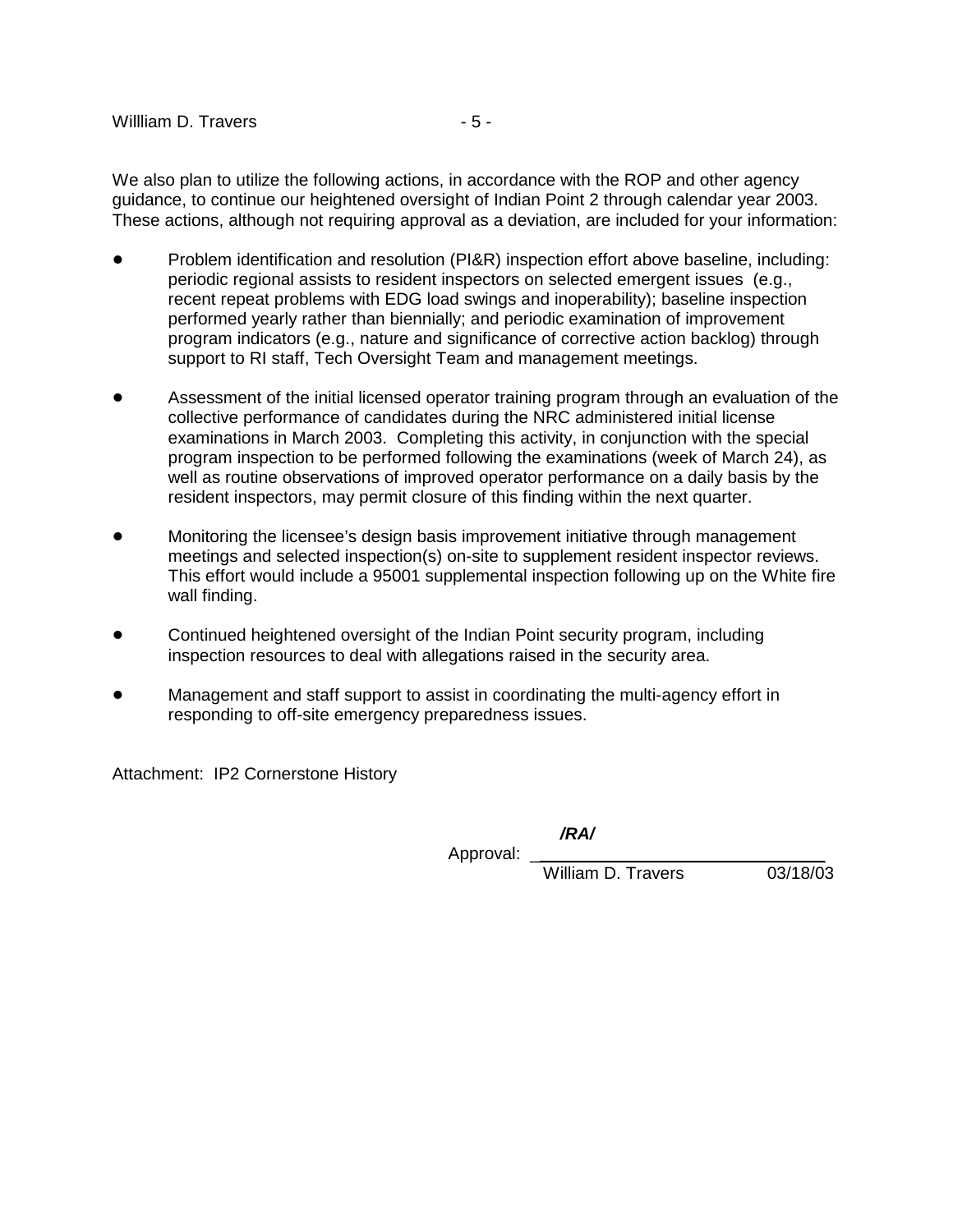We also plan to utilize the following actions, in accordance with the ROP and other agency guidance, to continue our heightened oversight of Indian Point 2 through calendar year 2003. These actions, although not requiring approval as a deviation, are included for your information:

- Problem identification and resolution (PI&R) inspection effort above baseline, including: periodic regional assists to resident inspectors on selected emergent issues (e.g., recent repeat problems with EDG load swings and inoperability); baseline inspection performed yearly rather than biennially; and periodic examination of improvement program indicators (e.g., nature and significance of corrective action backlog) through support to RI staff, Tech Oversight Team and management meetings.
- Assessment of the initial licensed operator training program through an evaluation of the collective performance of candidates during the NRC administered initial license examinations in March 2003. Completing this activity, in conjunction with the special program inspection to be performed following the examinations (week of March 24), as well as routine observations of improved operator performance on a daily basis by the resident inspectors, may permit closure of this finding within the next quarter.
- Monitoring the licensee's design basis improvement initiative through management meetings and selected inspection(s) on-site to supplement resident inspector reviews. This effort would include a 95001 supplemental inspection following up on the White fire wall finding.
- Continued heightened oversight of the Indian Point security program, including inspection resources to deal with allegations raised in the security area.
- Management and staff support to assist in coordinating the multi-agency effort in responding to off-site emergency preparedness issues.

|                                     |                        | /RA/                    |          |
|-------------------------------------|------------------------|-------------------------|----------|
|                                     | Approval:              |                         |          |
|                                     |                        | William D. Travers      | 03/18/03 |
| Attachment: IP2 Cornerstone History |                        |                         |          |
|                                     |                        |                         |          |
| DISTRIBUTION w/attach:              |                        |                         |          |
| H. Miller, ORA, R-I                 | S. Richards, NRR       | P. Milano, NRR          |          |
| B. Holian, DRP, R-I                 | H. Nieh, OEDO          | D. Screnci, ORA, R-I    |          |
| S. Collins, NRR                     | D. Holody, ORA, R-I    | P. Habighorst, DRP, SRI |          |
| B. Sheron, NRR                      | K. Farrar, ORA, R-I    | L. James, DRP, RI       |          |
| W. Borchardt, NRR                   | P. Eselgroth, DRP, R-I | R. Pascarelli, NRR      |          |
| C. Carpenter, NRR                   | R. Laufer, NRR         |                         |          |
|                                     |                        |                         |          |

## ACCESSION NO.: ML030730626

After declaring this document "An Official Agency Record" it **will not** be released to the Public.

| <b>I</b> OFFICE | RI/DRP         | RI/DRP              | NRR        | RI/DRP         | <b>NRR</b>      |
|-----------------|----------------|---------------------|------------|----------------|-----------------|
| NAME            | PEselgroth/PWE | <b>IBHolian/BEH</b> | CCarpenter | <b>HMiller</b> | <b>SCollins</b> |
| <b>IDATE</b>    | 03/14/03       | 03/1403             | 03/14/03   | 03/14/03       | 03/14/03        |

OFFICIAL RECORD COPY